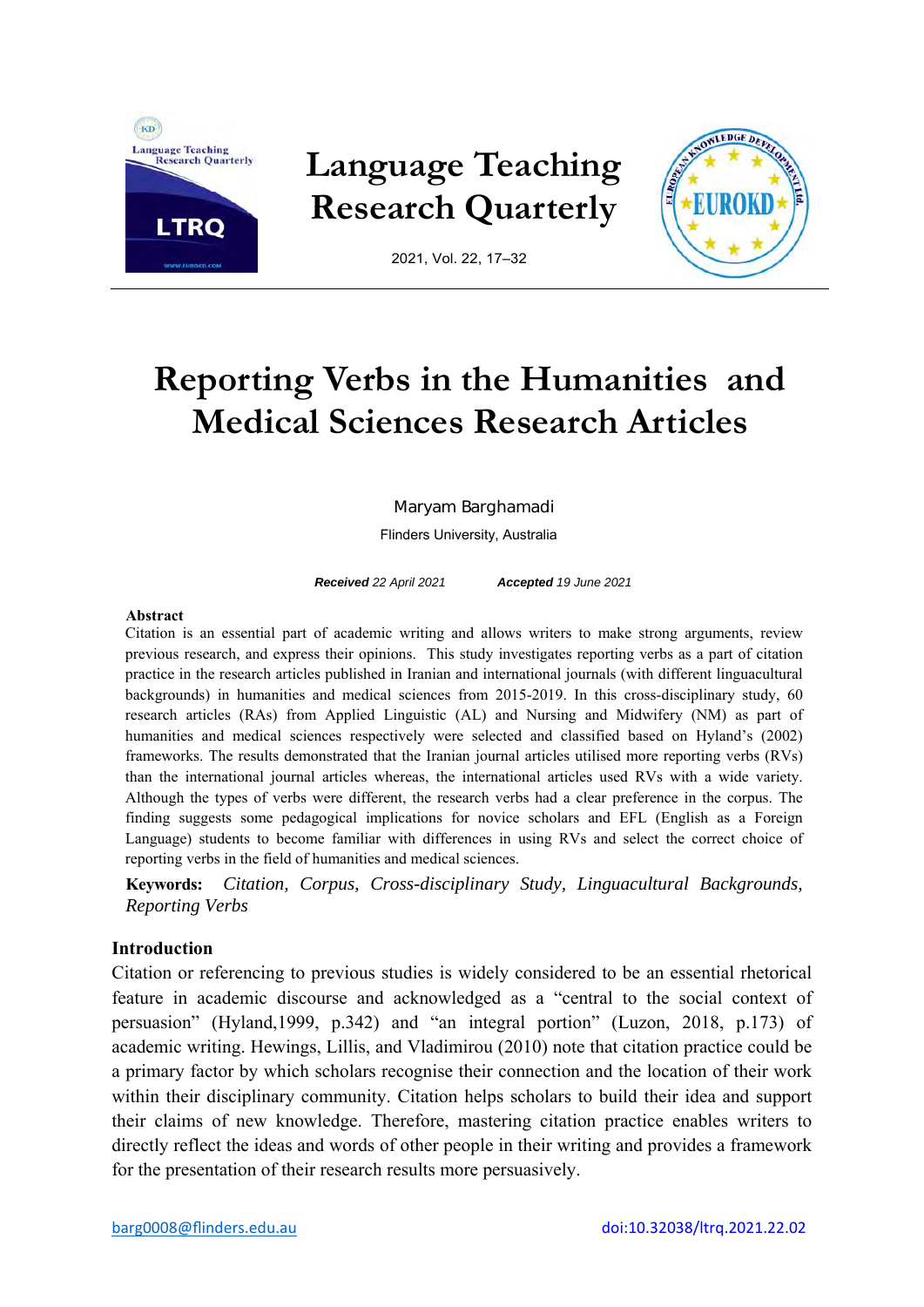A review of the literature in the citation practices reveals that scholars have focused on various aspects of citation such as type of citation (Swales, 1990), the frequency of citation practices (Coffin, 2009; Hyland, 1999, 2002; Thompson, 2005; Thompson & Tribble, 2001), the structure of reporting verbs and type of tenses (Thomson & Ye, 1991; Thomas & Hawes, 1994; Hyland, 1999, 2002; Charles, 2006; Bloch, 2009; Davidse & Vandelanotte, 2011; Jalilifar & Dabbi, 2012; Yeganeh & Boghayeri, 2015; Hyland & Jiang, 2017; Un-udom & Un-udom, 2020), citation activities vary between disciplines and genres (Hyland, 1999, 2000; Thompson & Tribble, 2001; Charles, 2006; Harwood, 2009), differences between crosslinguistic and cross-disciplinary (Mur-Duenas, 2009; Rowley & Carter-Thomas, 2014; Hu & Wang, 2014; Dontcheva-Navratilova, 2015, 2016; Luzón, 2018). Also, several studies on citations have mainly concentrated on citation practices in academic writing, particularly RAs (Hewings et al., 2010), articles written by expert and novice writers (Mansourizadeh & Ahmad, 2011; Marti et al., 2019), in PhD theses (Thompson, 2005; Thompson & Tribble, 2001), masters' dissertations (Jalilifar & Dabbi, 2012; Nguyen & Pramoolsook, 2016; Samraj, 2013), and doctoral grant proposals (Fazel & Shi, 2015).

More specifically, in cross-disciplinary and cross-linguistics studies consisting of 84 research articles, Hu and Wang (2014) found differences in the pattern of citations in English-medium and Chinese journals in applied linguistics and general medicine papers. They note that the differences indicated that "citation as a literacy practice needs to be taught and learned concerning specific disciplinary and cultural contexts" (Hu & Wang, 2014, p.27). Dontcheva-Navratilova (2016) notes that there were differences in the structure of citations in research papers published by Czech and Anglophone linguists in English because of differences in intended "readership" and "literacy traditions" (Dontcheva-Navratilova, 2016, p.70). Therefore, the investigation on cross-disciplinary and cross-linguistics studies could receive a common conclusion that nonnative may have challenges when trying to write in English and referring to others in academic discourse.

Reporting verbs (RVs) are a critical part of citation practices and one of the effective ways scholars have proven the reliability and validity of published statements. In other words, a variety of purposes fulfil by RVs in academic writing. RVs show the location of the work of the writer in the context (Myers, 1990), to describe what has been done and what has not been done to establish a new testing space (Swales, 1990) and to define particular information or problem context (Hyland, 1999). Also, RVs are recognised as one of the effective manners of writers to determine the validity of the statements reported (Swales, 1990; Thompson & Ye, 1991; Hawes & Thomas, 1994; Hyland, 1999, 2002; Bloch, 2010; Un-udom & Un-udom, 2020).

For example, Swales (1990) states that a remarkable number of references consist of RVS, which can have a range of roles and effects that assist academic writers in defining their positions, from a neutral report to a positive or negative attitude towards the research referred. Thompson and Ye (1991) emphasise that authors need to expose their arguments or ideas and show their attitudes toward the claims of others by using RVs. In a recent study, Un-udom and Un-udom (2020, p.162) note that reporting verbs are utilised to convey "the process and reliability" of arguments to help authors' writing. Thus, using RVs correctly provides reliability and validity for authors' claims.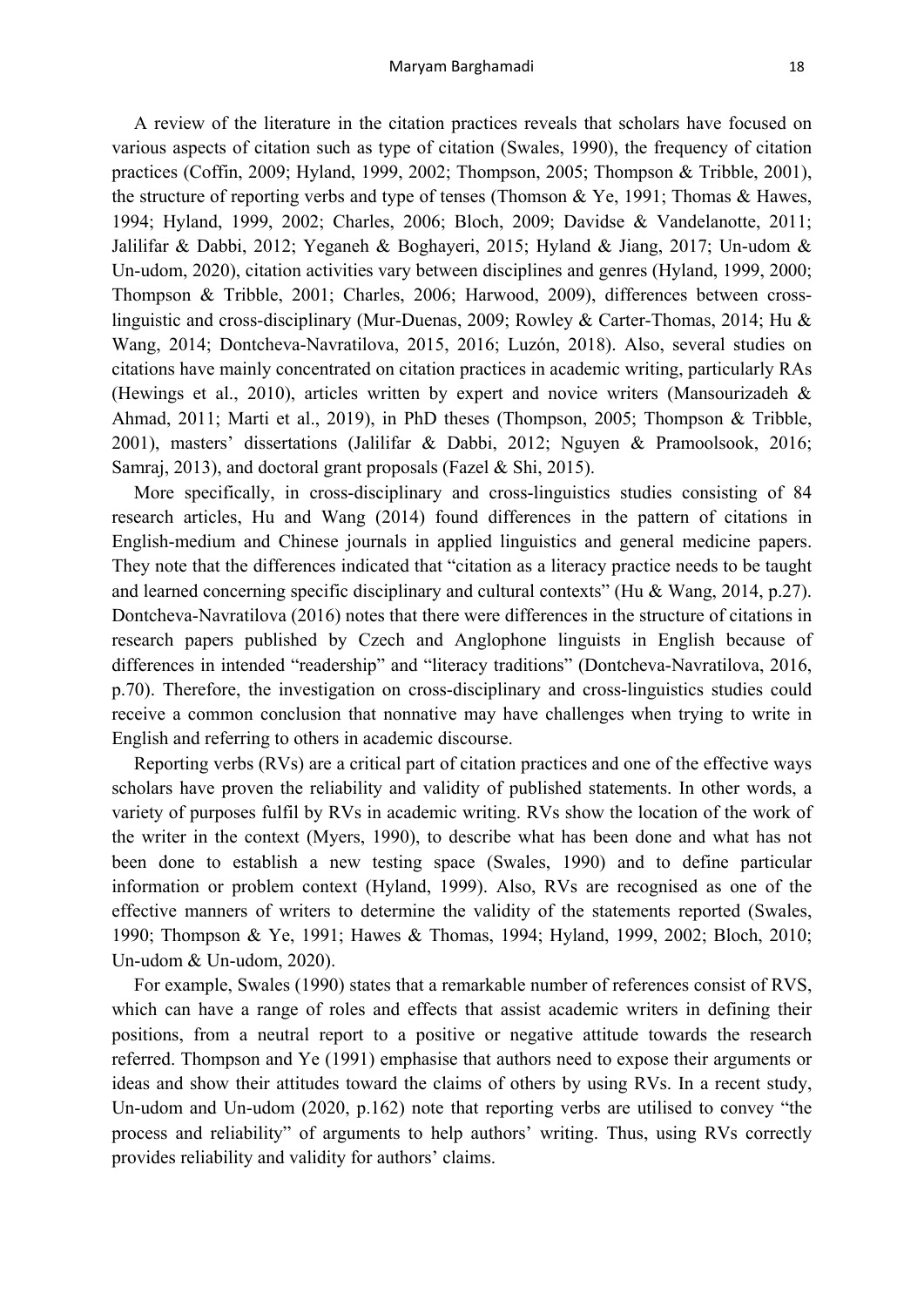According to the significant role of RVs, there is a tendency to consider the pattern and structure of using reporting verbs in different languages and disciplines. Therefore, RVs have been investigated from different views consist of disciplinary differences (Pickard, 1995; Hyland,1999, 2002; Adel & Garretson, 2006; Hyland & Jiang, 2017; Uba, 2020), L2 writers' reporting techniques (Lang, 2004; Luzon, 2015), expert and novice writers (Marti et al., 2019), Anglophone vs non –Anglophone writers or native vs nonnative (Rowley-Jolivet  $\&$ Carter, 2014; Yeganeh & Boghayeri, 2015; Jafarigohar & Mohammadkhani, 2015; Luzon, 2018; Yasmin et al., 2020) and studies with a pedagogical emphasis (Bloch, 2010). These studies could help to understand the patterns and the correct use of RVs in various disciplines.

In the cross-disciplinary study by Uba (2020), 120 research articles from Applied Linguistics, Accounting, Engineering, and Medicine were investigated based on semantic categories of reporting verbs. Although the author found that using RVs were different between disciplines, the humanities discipline such as Accounting and Applied Linguistics used more reporting verbs. In a similar vein, Hyland and Jiang (2017) found increased use of citations and reporting verbs in Applied Linguistics and Electrical *Engineering* to compare Sociology and Biology.

From a native and nonnative perspective, Luzon (2018) compared the patterns of RVs in RAs by scholars from Anglophone and Spanishcontextsin English. The results revealed that in both corpora, the frequency of RVs was similar but, there were variations in the types of verbs. A higher percentage of discourse act RVs is used by Spanish scholars than Anglophone scholars. The author suggests that Spanish writers were less 'register sensitive' than Anglophone writers, and they may neglect accurate semantic differences while using 'false cognates' or using RVs for evaluation (Luzon, 2018, p.188).

In another study, Rowley-Jolivet and Carter-Thomas (2014) analysed 40 original manuscripts by expert French scholars and 40 published research articles by Anglophone writers in Engineering, Science, and Computational Linguistics written in English and 40 published RAs written in French by French Scholars. The results revealed that Anglophone scholars utilised a significantly greater number of "reporting-that" clauses. The authors propose that the reason for these contrasts may be that in the French academic context, other kinds of reporting systems are used.

One of the logical conclusions about mention studies demonstrated that first language (L1) could affect the writing styles (Rowley-Jolivet & Carter-Thomas, 2014), and nonnative structures may be different to compare native writers (Jafarigohar & Mohammadkhani, 2015). In other words, it is difficult for nonnative scholars to select suitable reporting verbs for reporting statements (Hyland, 2002; Pecorari, 2008; Bloch, 2010; Jaroongkhongdach, 2015). For example, Pecorari (2008) found that nonnative authors randomly chose a reporting verb without comprehension. According to Hyland (2002), this problem roots in two main reasons: their vocabulary deficiency in academic writing and insufficient identify sources.

Also, one of the difficulties that nonnative speakers face in citing claims, according to Hyland (2008), is that they seem compelled to take "definite and self-assured" positions without any indication of "fuzziness" (p. 70). Hyland also states that difficulties may arise from a general lack of vocabulary knowledge and lack of understanding of the successful rhetorical techniques required to define their statements. The significant role of these verbs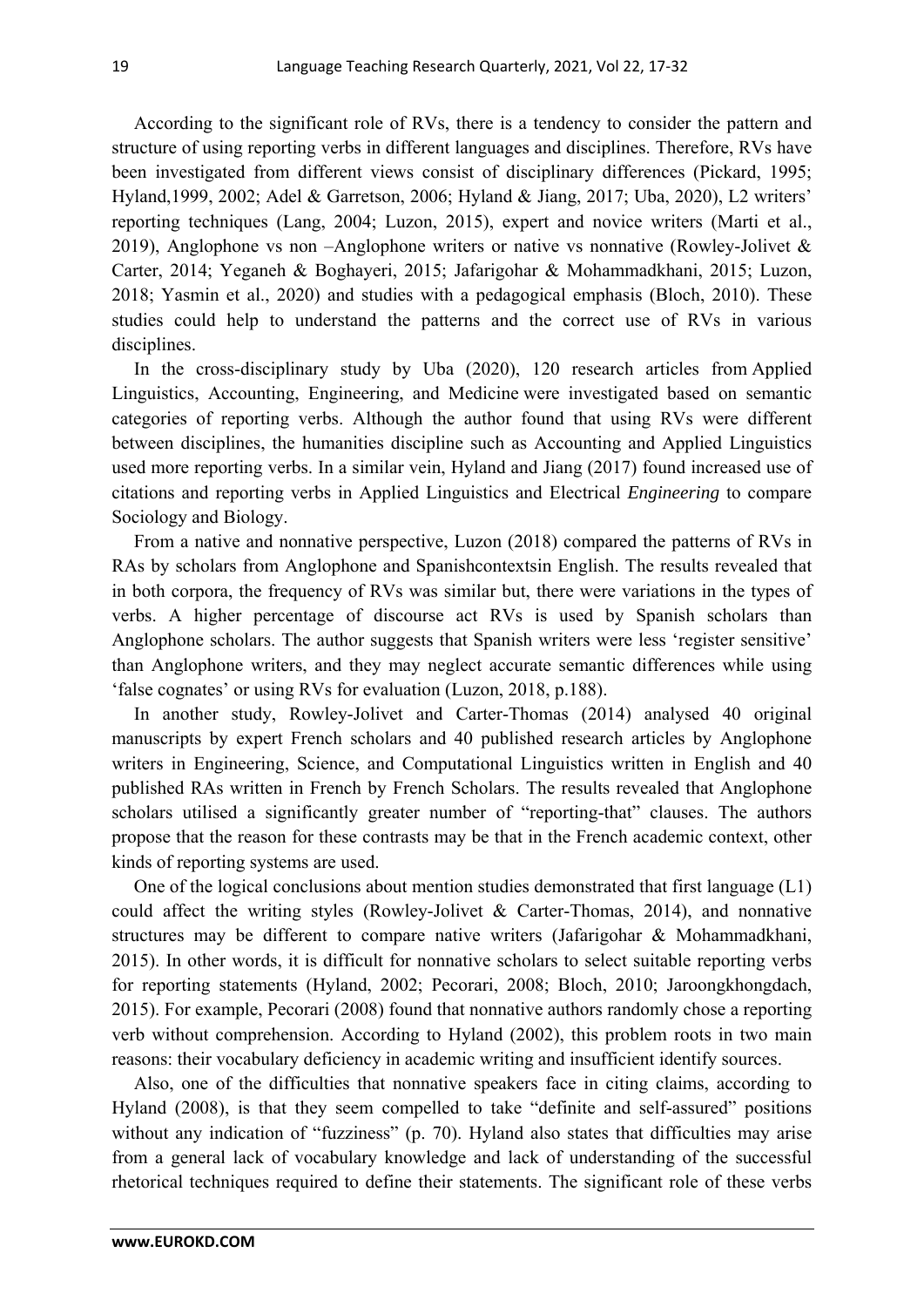derives from the fact that they authorise the author to express the type of activity mentioned and the attitude towards those details in a precise and regular way. Therefore, one aspect of pedagogy in academic writing seems to be a deeper understanding of how to make their rhetorical statements by utilising and selecting RVs accurately. Generally, the grammatical structures are correct, but the writers may not choose appropriate RVs, and consequently, the rhetorical effect of their statements will suffer.

Therefore, research on citation patterns and RVs has provided valuable insight into our knowledge in various disciplines and languages. Although reporting verbs play a dominant role in citation practice, only a few studies have addressed how Iranian scholars used RVs. This research concerning reporting verbs aims to investigate and compare the use of reporting verbs in Iranian (IR) and international high rank (HI)articles written in English. Since both humanities and medical sciences consist of different fields, Applied Linguistics (AL) and Nursing and Midwifery (NM)research articles from the humanities and medical sciences were analysed.

# **Methodology**

# **Corpus**

Traditionally, medical sciences (such as Nursing and Midwifery) and applied linguistics refer to hard and soft discipline (Fløttum et al., 2006; Hyland, 1999). Due to graduate from both Midwifery and Applied Linguistics, the author was familiar with these disciplines. In this cross-disciplinary study, 30 articles from high-rank international journals (HI) with different linguacultural backgrounds and 30 articles Iranian journals (IR), in Nursing and Midwifery (NM), and Applied Linguistics (AL) articles in English were selected.

In this research, the main focus was on the articles published from 2015 to 2019. To create the international corpus, three high ranks (HI) journals for each discipline were selected based on SJR, 2018 (SCImago rank list) that NMHI includes *International Journal of Nursing Studies* (Elsevier), *Journal of Advanced Nursing* (Wiley Online Library), *Midwifery* (Elsevier) and ALHI consists of *Journal of Second Language Writing* (Elsevier), *Applied Linguistics*(Oxford), *Journal of Memory and Language*(Elsevier).

A lack of SCImago rank in Iranian journals; the Q1 journals were selected randomly from the Islamic World Science Citation (ISC) journals rank. NMIR journals include the *Iranian Journal of Nursing and Midwifery, Nursing Practice Today, International Journal of Community Based Nursing and Midwifery*, and ALIR consists of Apply *Research on the English Language, Iranian Journal of Applied Linguistics, The Journal of Teaching Language Skills.*

In the research articles, as highlighted in the literature, more citations are located in the *Introduction, Literature review*, *Discussion,* and *Conclusion* sections, and few citations found in the *Method* sections (Bahadorfar & Gholami, 2017; Thompson, 2005). Since the main focus of this study is on reporting verbs, the author deleted the Method section, titles, names of writers and descriptions, abstracts/ summaries, statistics, tables, footnotes, as well as context material including acknowledgements, endnotes, author notes, references, and appendices, and a corpus of 178,431 words was created for this study (see Table 1).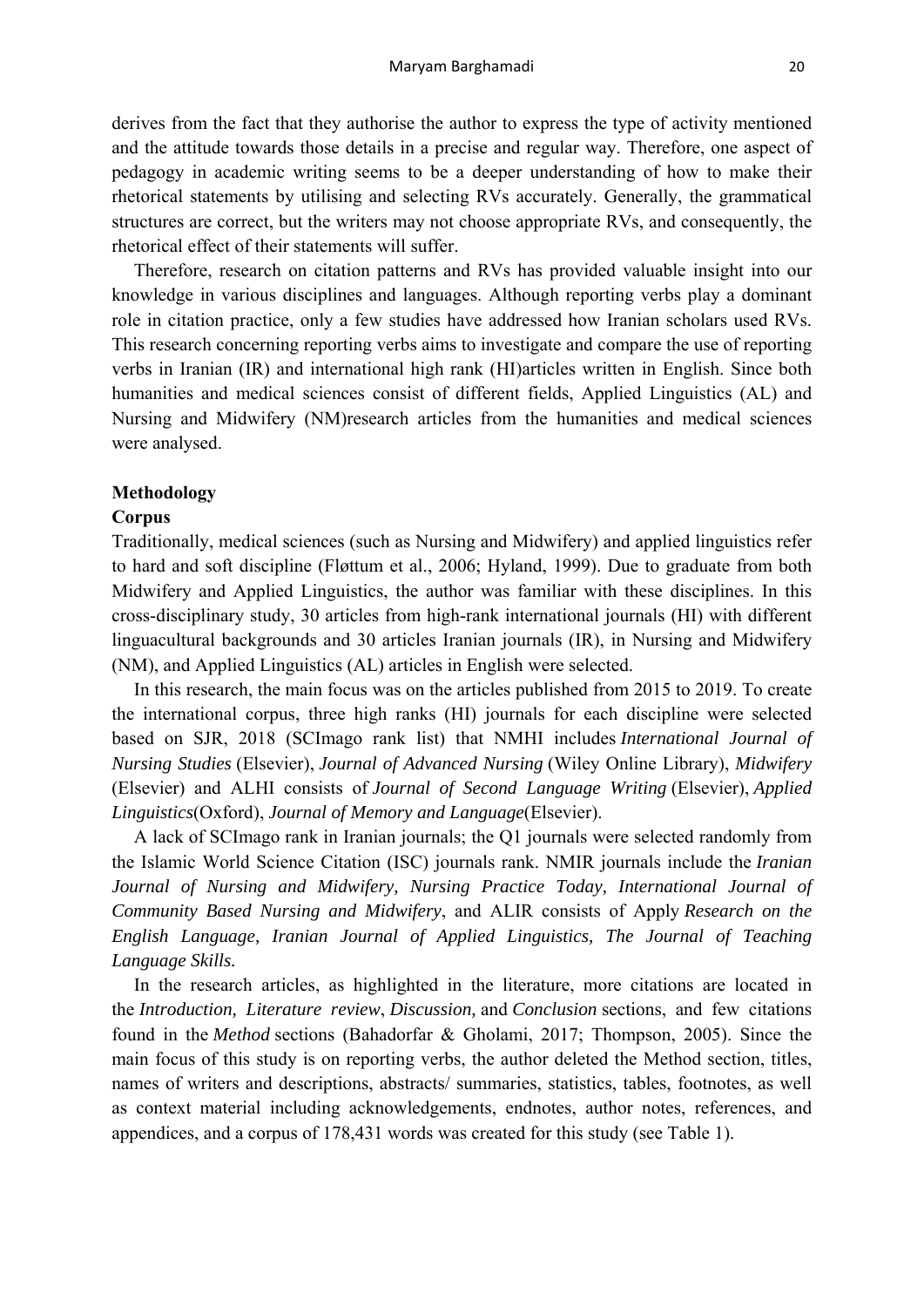| Total words in the corpus |               |         |  |  |
|---------------------------|---------------|---------|--|--|
| Journal                   | International | Iranian |  |  |
| <b>NM</b>                 | 34,246        | 21,099  |  |  |
| AL                        | 65,586        | 57,500  |  |  |
| Total                     | 99,832        | 78,599  |  |  |

Table 1.

# **Method**

To create the corpus, the author set up these steps:

- 1. Selected articles converted from the PDF format to DOC www.pdfonline.com/pdf-toword-converter.
- 2. Removing the extra parts
- 3. Using MS Word to count the total words
- 4. Using the Plain Text online tool to convert from DOC to TXT
- 5. Text files loaded into AntConc
- 6. Using Regular Expression (Regex) in AntConc concordance software to find the citations within the texts.

From an applied linguistic view, Swales (1986, 1990) is known as a pioneer in the study of citation analysis, makes explicit formal distinctions between integral and non-integral forms of citation. The integral citation refers to the cited author's name in the citing sentences with a grammatical function, while the non-integral type is where the author is listed in parentheses or referred to elsewhere. Swales clarifies formal distinctions between reporting citation and non-reporting styles. In the former, RV is used to present previous works. In the latter, only previous research is reported without acknowledging the authors as the reporters of their outcomes. The reporting style refers to integral citations that emphasise the authorship of the claim. On the other hand, the non-reporting style is equal to the non-integral that emphasises the reported message. Hyland (1999), Thompson and Tribble (2001), and Fløttum, Dahl, and Kinn (2006) were modified the Swales' framework.

The author used Swales' framework to investigate the type of RVs in this study. To searching the verbs in reporting clauses of citing sentences, the name of authors, noun phrases such as '*the researchers*, *the theory'* and pronouns such as *he, she,* and *they* were investigated by computer word navigation (Example1). Also, every concordance line was examined manually to find verbs that function as RVs.

1. The authors state that patient mortality …. (Sermeus et al., 2011), (NMHI).

The classification framework by Hyland (2002) was selected to investigate RVs. This framework is a revision of his framework (1999) created based on Thompson and Ye's framework (1991) that widely-used framework in the literature to evaluate RVs. Moreover, Hyland (2002) provides a list of RVs for each group concerning their denotative or processes and evaluative loads. Hyland classified the reporting verbs according to the type of activity referred to and the type of evaluation they carried. Three kinds of the process (Hyland, 2000, p. 27; Hyland, 2002, p.118; Hyland & Jiang, 2017, p. 68) consist of:

2. Research Acts apply to things in the real world and are commonly used in findings statements (*observe, discover, notice, show*) or procedures (e.g. *analyse, calculate, assay, explore).*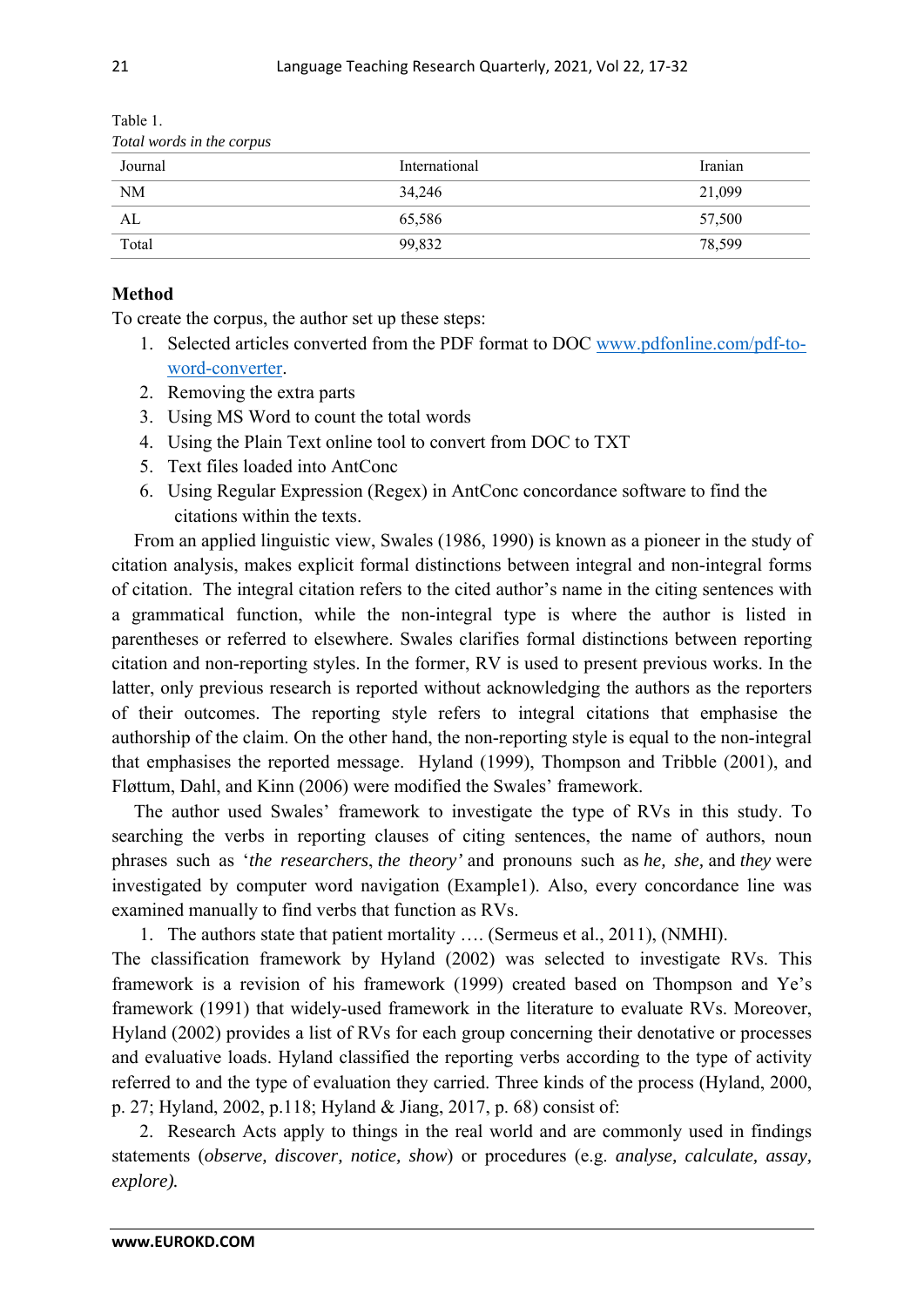- 3. Cognition Acts are concerned with mental processes (*believe, suspect*, *view)*.
- 4. Discourse Acts involve verbal expression (*ascribe, discuss, hypothesise, state).*

Hyland (1999) adopted and modified the Evaluative categorisation by Thompson and Ye. He argues that writers can present the information stated as true (factive) (e.g. acknowledge, point out, establish), false (counter-factive) (e.g. fail, overlook, exaggerate, ignore), and nonfactive, giving no clear signal by using RVs in their work. In the current study, RVs were analysed for the evaluative meaning of the verb based on Hyland and Jiang's (2017, p.68) work, which is not a new one but, it is simple to compare Hyland's (1999, 2002) classification to distinguish verbs. Therefore, RVs were classified "for the evaluative meaning of the verb and whether writers represented the reported information positively, negatively, or neutrally" (Hyland & Jiang, 2017, p.68).

- 5. Positively (*acknowledge, point out,* establish)
- 6. Negatively (fail, overlook, exaggerate, ignore)

7. Neutrally, giving no clear signal either way. The final item allows the view of the writers to the authors as attribute positive (*see, argue*), neutral (*address*), tentative (suggest), and critical (attack) (Hyland & Jiang, 2017, p.68**).** 

Semantic-pragmatic classification of verbs is quite problematic (Fløttum et al., 2006) to categorise different verbs, and the context may influence the roles of verbs. Therefore, verbs were classified based on meaning in context, and Hyland's list of RVs and Nguyen's work (2014) was employed to classified verbs as well.

Absolute frequency would have been a useful measure if the length of articles had been the same in terms of their word counts. When this condition does not exist, it is recommended to normalise the data by converting the total frequencies to 10000 words because of the variety in length of articles. Thus, the normalised frequencies were calculated in the quantitative analysis in this study. Besides, the proportions were utilised to develop comparative graphs in this study.

# **Results**

# Citation

The scholars in citing materials utilise the RVs in integral (Example 2) or non-integral (Example 3) citation patterns (Swales, 1990). These two types were defined as 'author prominent' and 'information prominent' by Weissberg and Buker (1990). In the present study, the author counted the frequency of integral and non-integral citations with RVs. Table 2 shows the frequency of RVs in different types of citations. The table indicates the frequency (F1) of RVs and the number of RVs per 10000 words (F2).

- 1. Miller (2010: 20) includes what he calls the 'military metaphor' among the 'words, phrases…. (ALHI)
- 2. Some studies support the acceptability …… (Kirkpatrick, 2006; Liu & Zhang, 2007; Lo et al., 2009; Prodromou, 2006). (ALIR).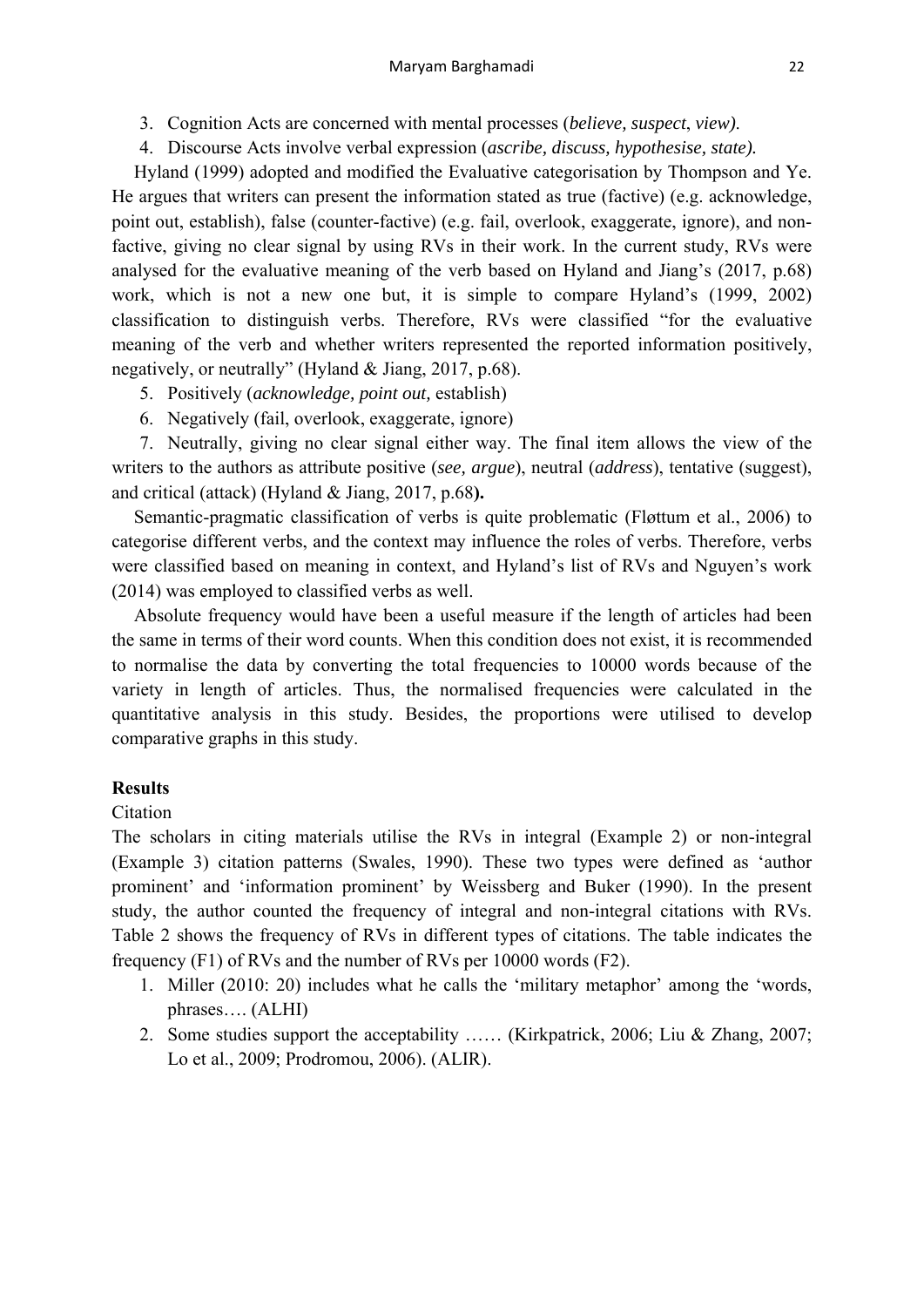| Reporting verbs in integral citations and non-integral citations |                |      |     |       |     |                |     |                |
|------------------------------------------------------------------|----------------|------|-----|-------|-----|----------------|-----|----------------|
| Type of Citation                                                 | AL             | IR   | NΜ  | F2    | AL. | НI             | NΜ  | F <sub>2</sub> |
|                                                                  | F <sub>1</sub> | F2   | F1  |       | F1  | F <sub>2</sub> | F1  |                |
| Integral                                                         | 389            | 67.6 |     | 995   | 173 | 26.3           | 58  | 16-2           |
| Non-Integral                                                     | 97             | 16.8 | 141 | 66.82 | 75  | 114            | 102 | 29.7           |

Total 486 84.5 162 76.8 284 37.2 160 46.7

Table 2

*Reporting verbs in integral citations and non-integral citations*

The results revealed a preference for integral citation in AL articles while non-integral citation more in NM articles. Table 2 shows that Iranian scholars in AL journals used more integral citations (67.6) than scholars in international journals (26.3) in this area. These results show that Iranian writers in AL indicated the tendency to authors prominent instead of information. This parallels previous findings that more integral citation practice in the Iranian journals than the international journals (Jalilifar & Shooshtari, 2010; Kamyabi et al., 2014; Jalilifar et al., 2017; Farnia et al.,2018).

In contrast, Hyland and Jiang (2017) found that non-integral citations increased from 29% in 1965 to 73% in 2015. It could interpret that there is a preference for integral over nonintegral citations in Iranian articles due to "Persian [Iranian] culture seems to be more peopleoriented than performance-oriented" (Shooshtari et al., 2017, p.72). However, Iranian scholars prefer to respect those who conducted them a high ratio of non-integral in international journals shows that reports of information and new finding could be the target of citations.

NMIR articles used more non-integral citations (66.82 per 10000 words) to compare NMHI (29.7). Ghoodarzi and Gholami (2017) analysed the discussion section of 48 native and nonnative research papers in medical journals. Their findings revealed that 89.67% of Iranian medical articles were written in Vancouver styles, while 78.21% of international in APA styles. It could interpret that Iranian medical researchers are familiar with non-integral citations when more journals use this kind of citation. Utilising different types of citation depends on several components such as "convention, genre, discipline, and individual study type" (Thompson & Tribble, 2001, p.317). Therefore, different citation styles could be an original factor in selecting the type of citation.

Frequency of Reporting Verbs (RVs)

As shown in Table 3, Iranian scholars used more RVs compared to international ones. The number of occurrences of RVs per 10,000 words in Nursing and Midwifery (76.8) and Applied Linguistics (84.5 per) in Iranian articles were different to compare the frequency of RVs in NMHI (46.7) and ALHI (37.2) in the international context. The total of RVs in AL articles was higher than in NM articles. Hyland (1999, 2002) indicated that soft sciences used more citations to compare hard sciences; thus, more RVs were used. Hyland's finding supported the results of this study.

On the other hand, scholars of high-ranking international journals use more variety in the choice of reporting. Writers used 284 verbs consist of 76 verbs in ALHI, and 160 verbs in NMHI consist of 52 verbs. In the Iranian context, writers used 486 verbs, including 88 verbs in AL, and 162 verbs consisting of 39 verbs in NM articles (see Appendix A). This finding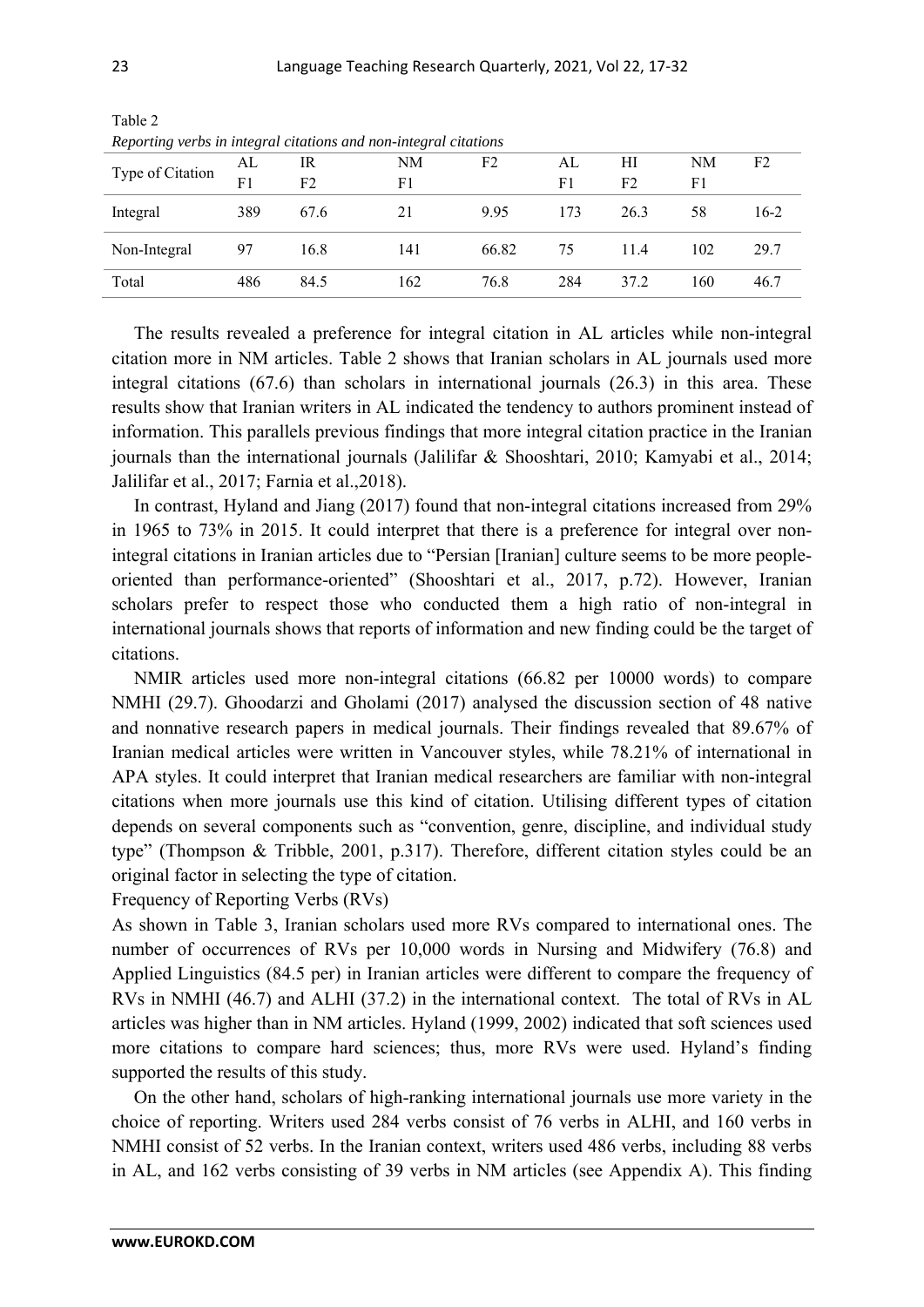support that Iranian scholars choose a more limited range of RVs. The result of this research was in line with Monreal and Salom (2011). They found Spanish writers choose a more limited range of RVs, while English writers use more variety in RV selection.

| Tavit J.              |               |           |  |
|-----------------------|---------------|-----------|--|
| Total reporting verbs |               |           |  |
| Sub-corpora           | Raw Frequency | Per 10000 |  |
| ALIR                  | 486           | 84.5      |  |
| <b>NMIR</b>           | 162           | 76.8      |  |
| ALHI                  | 248           | 37.2      |  |
| <b>NMHI</b>           | 160           | 46.7      |  |

According to Hyland's framework (2002), RVs are divided into two categories: process (the type of activity related to) and evaluation (the type of evaluation they conducted). The first part of Table 4 distinguishes the process category of RVs in the corpus. Moreover, Figure 1 illustrates the proposition of the process RVs in this corpus. The Process was divided into research acts (refer to finding, procedure, or experimental activities), discourse acts (refer to verbal expression), and cognition acts (refer to mental process). In the four corpora, the most common verbs belong to research verbs (Example 4) and followed by discourse verbs (Example 5), and the cognition acts (Example 6) like *believe* and *suspect* were a rarely-used type of process RVs.

Table 4.

Table 3.

*Process and Evaluation of Reporting Verbs (Per 10000 Words)* 

|            | IR   |      | HI   |      |
|------------|------|------|------|------|
|            | AL   | NM   | AL   | NM   |
|            | F    |      |      | F    |
| Process    |      |      |      |      |
| Research   | 47.7 | 41.7 | 19.4 | 28.3 |
| Discourse  | 31.7 | 33.2 | 16.6 | 17.8 |
| Cognition  | 5.2  | 1.9  | 1.8  | 0.6  |
| Evaluation |      |      |      |      |
| Positive   | 48   | 35.1 | 20.9 | 23.9 |
| Negative   | 0.3  |      | 0.6  | 0.3  |
| Neutral    | 36.2 | 41.7 | 16.3 | 22.5 |

- 3. Hickman and colleagues examined the effects of a 15-month diet and exercise focusing on weight loss and Modified BMI (NMIRI).
- 4. Sermeus et al. (2011) state that patient mortality data were extracted for the year most proximate to the nurse survey (NMHI).
- 5. Canagarajah (2006) believes that because of the rapid spread of Outer Circle…. (ALIR).

Iranian writers in AL ( $n= 47.7$ ) and NM ( $n= 41.7$ ) used more frequent the research verbs than the international writers in AL ( $n= 19.4$ ) and NM ( $n= 28.3$ ) articles. Although research verbs in the corpus have a clear preference, NMHI articles used a much higher number of research verbs than ALHI articles. The result of this research was quite in line with Mur Duenas (2009), who found that both American-based and Spanish Business management scholars used to research and textual reporting verbs equally and very little use of mental reporting verbs.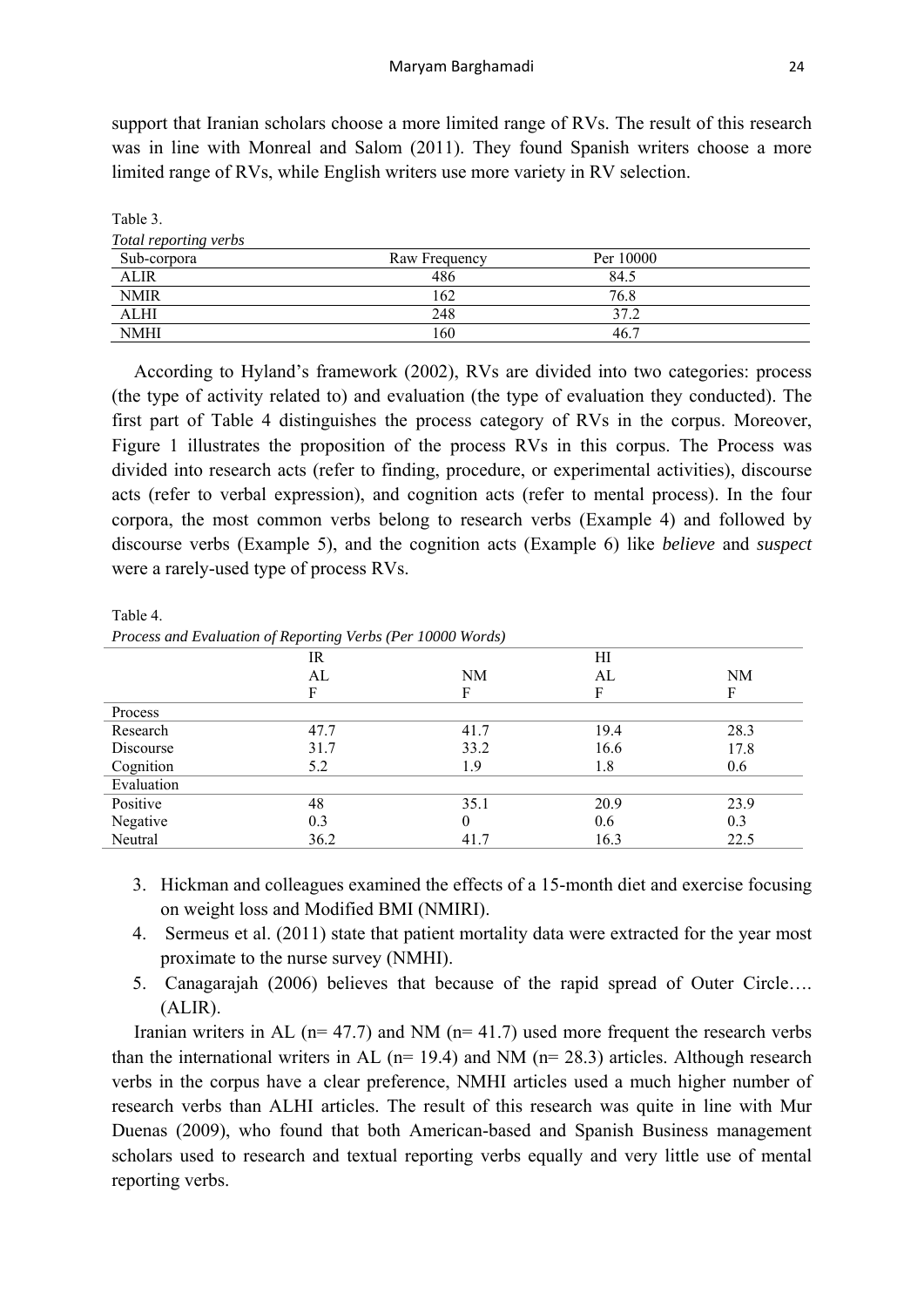

*Figure 1.* Distribution of RVs in the process category



*Figure 2*. Distribution of RVs in the evaluation category

The second section of Table 4 is related to the writer's evaluation of the topic. Figure 2 shows the evaluation category in this corpus. The writers represent the information *positively*, *negatively*, and *neutrally* (Hyland & Jiang, 2017). There is a preference for the positive and neutral view for Iranian scholars to compare the international authors. Scholars in the corpus except for NMIR acknowledge the cited author with taking positive views. Scholars in the NMIR article prefer to use neutral verbs (41.7 per 10000 words) than positive verbs (36.2 per 10000). By positive view, Scholars need to unpretentiously select the author's position to support their claims (Hyland & Jiang,2017). The writers preferred to support previous views instead of criticising or rejecting them and confirming their topics.

Although there is a clear preference to use a positive and neutral view in the corpus, negative verbs in the international articles in both disciplines were around 1 per cent. These verbs in Iranian AL articles were less than 1 per cent and nothing in NM articles. Hyland (2002) states that the explicit rejection of other studies is "a serious face-threatening act" in academic writing. Monreal and Salom (2011) point out that positive reporting "allows the writer both to be faithful to and respectful with the reviewed author's findings while protecting her/him from refutation and conforming to politeness conventions" (Monreal & Salom, 2011, p.65). Like other oriental languages (e.g. Chinese, Japanese) (Ardekani 2002), Iranians do not use negative verbs to avoid personal confrontation. Therefore, Iranian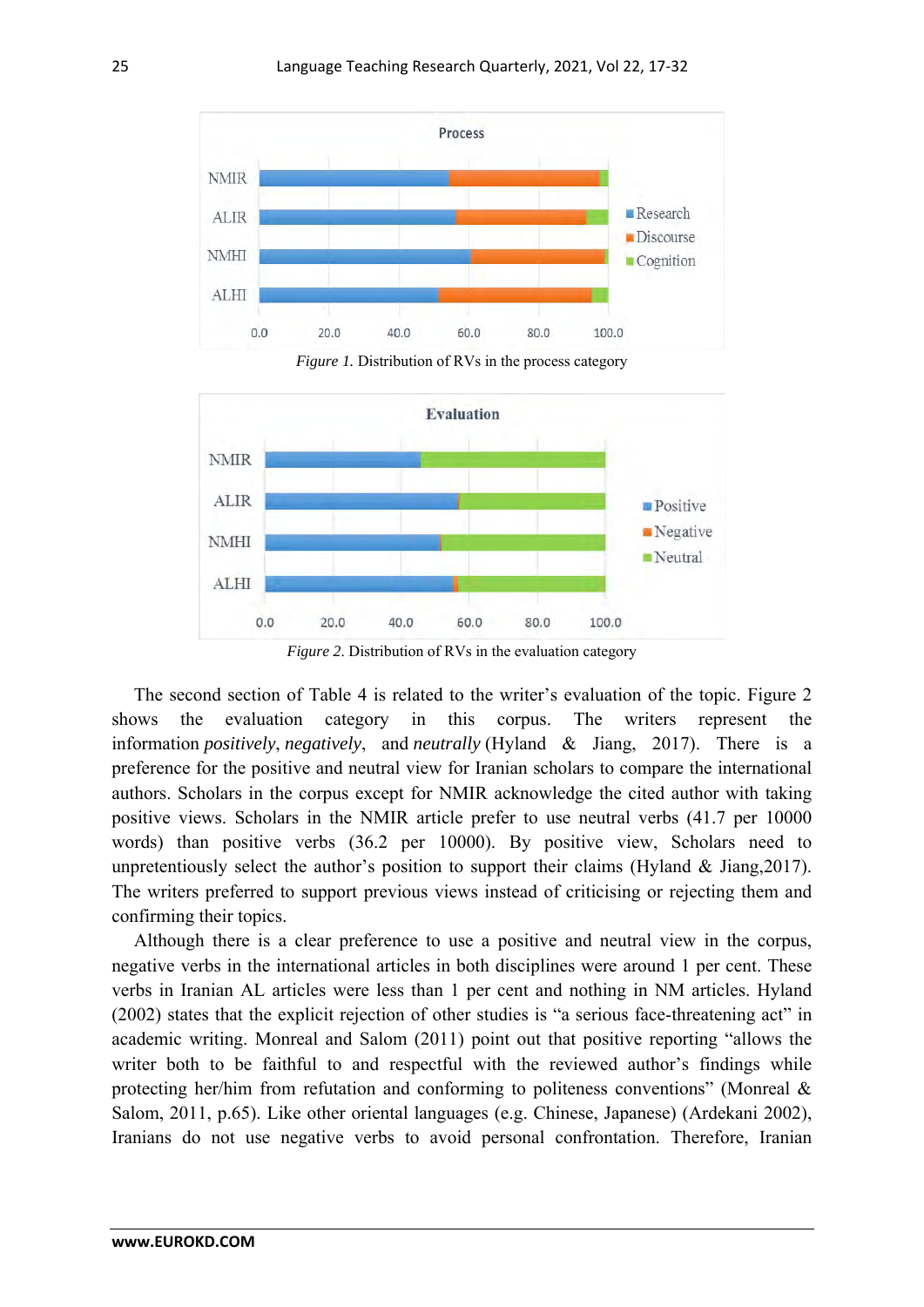scholars could prefer to report information rather than evaluate previous researchers, and using positive and neutral views is very likely due to the authors' cautiousness.

Table 5 shows the ten top RVs in the corpus and the proportion of total reporting verbs. The verbs *find, show*, and *report* were in all four corpora with different ranks. In the Iranian context, AL articles used 32.8% of research verbs (e.g. find, investigated, show) and 9% of discourse verbs (e.g. argue, report), and in NM articles used 31.5 % of research verbs and 25% of discourse verbs in the ten top of RVs. By contrast, in the international context, AL articles used 23.3% of research verbs and 27.7% of discourse verbs, and NM articles 21.9 % and 20.1%.

Table 5.

| Top 10 most frequent reporting verbs |  |
|--------------------------------------|--|
|--------------------------------------|--|

| <b>ALIR</b>    | $\frac{0}{0}$ | <b>NMIR</b> | $\frac{0}{0}$ | ALHI      | $\frac{0}{0}$ | NMHI        | $\frac{0}{0}$ |
|----------------|---------------|-------------|---------------|-----------|---------------|-------------|---------------|
| Find           | 9.1           | Show        | 24.7          | Find      | 11.7          | Find        | 15            |
| Investigate    | 6.4           | Report      | 16            | Argue     | 10.1          | Report      | 9.4           |
| Show           | 5.3           | Find        | 6.8           | Suggest   | 6             | <b>Show</b> | 6.9           |
| Argue          | 4.7           | Evaluate    | 4.9           | Show      | 4.4           | Conduct     |               |
| Report         | 4.3           | Conduct     | 4.3           | Examine   | 4.4           | Recommend   | 3.8           |
| Examine        | 4.1           | Suggest     | 3.7           | Report    | 3.2           | Highlight   | 3.6           |
| Conduct        | 3.3           | Reveal      | 3.1           | Note      | 3.1           | Suggest     | 3.1           |
| <b>Believe</b> | 2.9           | Indicate    | 3             | Use       | 2.8           | Publish     | 2.9           |
| Use            | 2.8           | Conclude    | 2.5           | Point out | 2.6           | Investigate | 2.6           |
| Assert         | 2.9           | believe     | 2.3           | Propose   | 2.4           | Use         | 2.5           |
|                |               |             |               |           |               |             |               |

In sum, the findings reveal that *find, show,* and *report* were found across in the corpus as top verbs. *Find,* and *show* are classified in research verbs and *report* in discourse verbs. There are not any cognitive verbs found in the top ten frequent verbs.

# **Discussion**

The objective of this research is associated with investigating the use of reporting verbs (RVs) in the articles published in Iranian and high-rank international journals of humanities and medical sciences. RVs are one of the building blocks of academic writings, as they enable writers to evaluate and express their attitude towards previous studies (Thompson & Ye, 1991). This study showed that Iranian articles used more RVs than high-rank international articles. This finding is consistent with a recent research that indicated that expert writers used fewer RVs than novice writers, and there was a slight gap between expert and nonnative expert writers. (Marti et al., 2019). Since both contexts in this research consist of high-rank journals, it could explain that more RVs in the Iranian context as nonnative speakers were rooted in using more integral citations. It is essential to repeat that the articles selected in the international context were not selected based on native scholars. Therefore, it is not easy to generalise that the differences back to Iranian writers as nonnative speakers.

This study also showed that RVs were more frequently in humanities articles compared to medical science articles. This result is supported by some studies that demonstrated differences in the frequency of using reporting verbs between disciplines (Hyland, 1999, 2002; Hyland & Tse, 2005; Charles, 2006; Uba, 2020). More specifically, Uba found that Applied Linguistics and Accounting used more RVs than Engineering and Medicine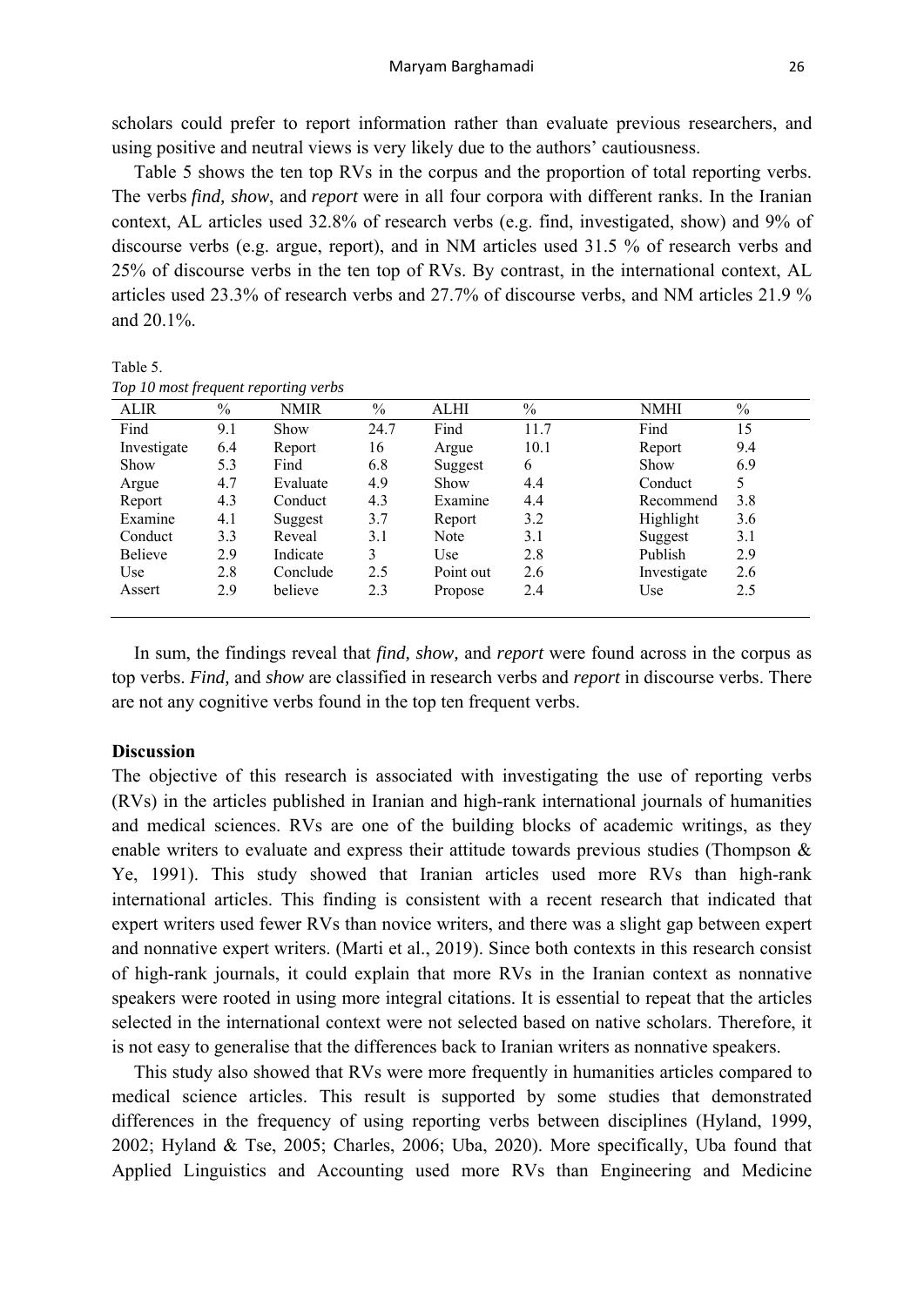disciplines. The author notes that disciplinary discourse in Engineering and Medicine does not rely entirely on subjectivity but takes a more objective stance (Uba, 2020, p. 96).

The process categories of RVs in the current corpus revealed the high ratio of research acts verbs in the corpus. The finding is in line with some previous research on RVs (Hawes & Thomas, 1994; Fløttum et al., 2006; Mur Duenas, 2009; Monreal & Salom, 2011; Jirapankorn, 2012; Manan & Noor, 2013; Hyland & Jiang, 2017; Un-udom & Un-udom, 2020). The research verbs reflect real-world acts, such as proceeding and finding knowledge (Hyland, 2002) rather than researchers' interpretations (Hyland & Jiang, 2017). Thus, the interpretation of previous studies could not highlight by using more research verbs.

Similar to this study, Jirapanakorn (2012) investigated the introductions of medical articles written by Thai writers and showed that experimental/research verbs were the most frequently used, followed by discourse and cognition verbs. Nguyen (2014) states that this is not surprising the results of Jirapanakorn's study due to the disciplinary differences in citing conventions and 'experimental based' of research articles in the medical field (Nwogu, 1997). In another view, Hyland and Jiang (2017) analysed the corpus of 2.2 million words of four disciplines from 1965, 1985, 2015. The result of their study showed a fall in reporting structures and a rise in non-integral and research verbs and non-evaluative patterns for reporting others. The results of their study support the finding of this research to use more research verbs in the corpus. The tendency to use more research acts indicated that scholars in both contexts prefer to report "real-world actions" (Hyland & Jiang, 2017, p. 69) instead of the researchers' interpretations.

Discourse acts apply to arguments that encourage writers to discuss problems in a discursive manner, which was in the second rank. This finding was in contrast with some studies that discourse verbs were the most frequent category of RVs (Hyland, 1999, 2002; Nguyen & Pramoolsook, 2016; Yeganeh & Boghayeri, 2015; Marti et al., 2019). For instance, Nguyen and Pramoolsook investigated 24 literature review sections of theses by Vietnamese students. The result revealed that discourse acts were the most used type of RVs. The researchers state that Vietnamese students randomly used RVs without paying attention to their functions.

The common finding on RVs revealed that cognition acts were less frequently used type of RVs (e.g. Hyland,1999, 2002, Hawes & Thomas, 1994; Fløttum et al., 2006; Mur Duenas, 2009; Monreal & Salom, 2011; Jirapankorn, 2012; Yegane & Boghayeri, 2015; Hyland & Jiang, 2017; Un-udom & Un-udom, 2020). Manan and Noor's study exception found that cognition acts were in the second rank after research acts. They defined that a lack of critical thinking is the main reason for using more research verbs, and writers did not attempt to synthesise, compare, and criticise other works.

The analysis of the evaluation category of RVs indicated positive reporting verbs were the most frequent verbs followed by neutral and negative in the entire corpus. This finding aligns with some of the previous studies (Nguyen & Pramoolsook, 2015; Jaroongkhongdach, 2015; Luzon, 2015; Hyland & Jiang, 2017) showed that the positive attitude of RVs was the most frequent type of writer's evaluation. In contrast, Uba (2020) found that Applied Linguistics, Accounting, and Engineering used more neutral verbs. Luzon (2015) and Uba (2020) agreed that the writers tend to use RVs as reported information, not evaluation tools. Overall, the results of this study support Hyland and Jiang's study that there is a rise in research verbs and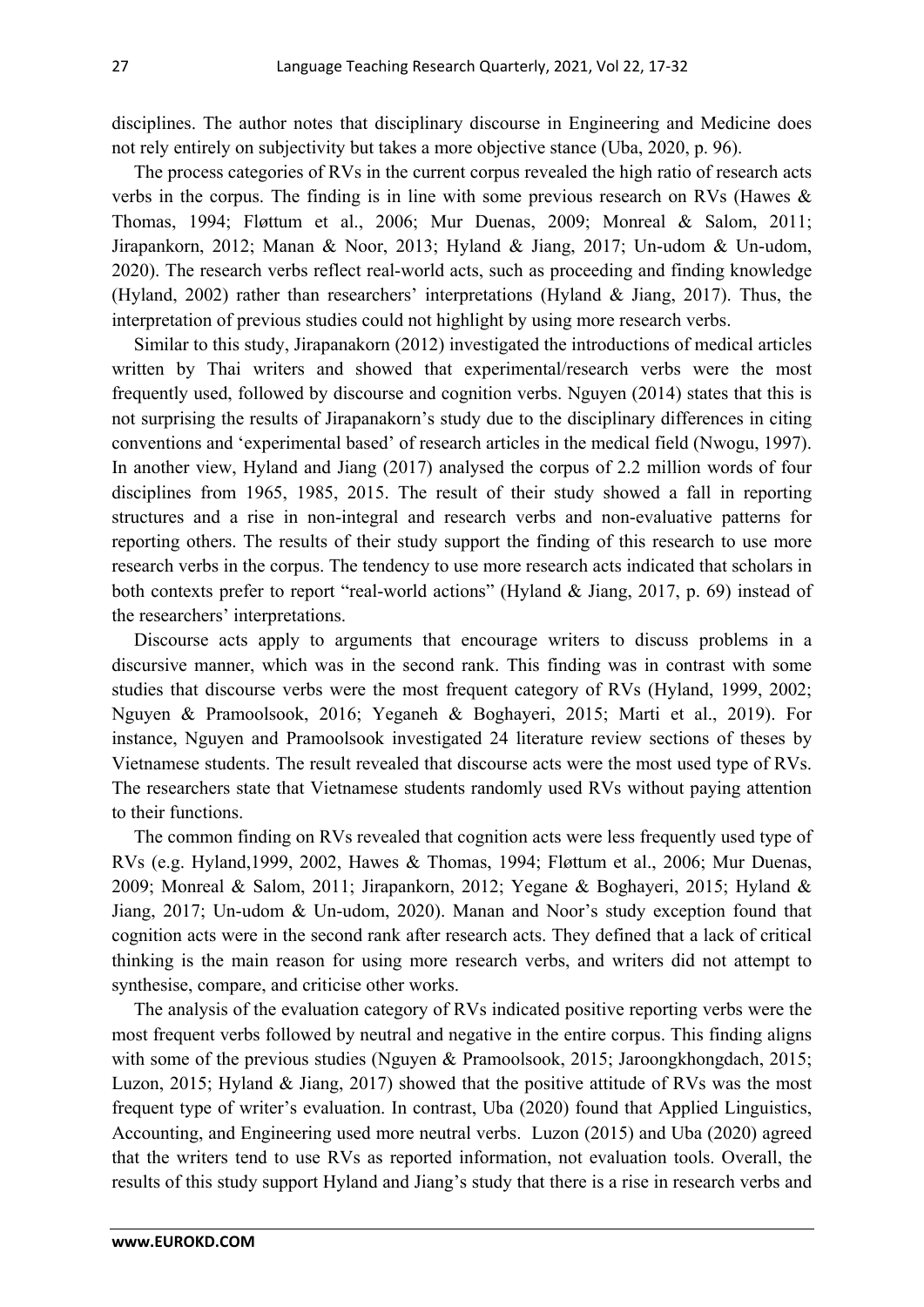non-evaluative patterns for reporting others. The writers preferred to support previous views instead of criticising or rejecting them and confirming their topics.

# **Conclusion**

The way writers want to portray published data offers valuable insights into the context of academic convincing. This article aims to find out how reporting verbs are used in referencing other's research. The analysis of Iranian and international contexts indicates the variation of citations and RVs in research articles. The literature review and the results of this research show a growing preference for non-integral in the international context. International scholars focus on the reported studies and information instead of the authors. The Iranian scholars in the AL context used more integral citations and used more nonintegral in NM articles. It seems likely that Iranian authors in different disciplines have particular preferences and rhetorical conventions. Also, they indicated aptitude to follow their colleagues. Regarding RVs, the high number of RVs in Iranian articles could since Iranian scholars used more RVs to make their claims of knowledge acceptable to readers. In both contexts, the priority for the research actions reflects the claims made in support of the research, which could be the purpose of using the RV, not the evaluation tool of prior work.

The findings suggest some pedagogical implications for novice scholars and EFL students should become familiar with differences in using RVs in international and Iranian articles. Bloch (2009, 2010) argued that a concordance of RVs from expert research papers to be used as an instructive device towards this point constructed to specifically teach learners how to use RVs to achieve their rhetorical goal. Therefore, to find an appropriate way of selecting RVs, a concordance program could be used as an effective tool for learners. For example, MI CASA is a web-based concordance program developed by Michigan University in 2002 and then upgraded in 2007. This program is equipped with a user-friendly interface asking the user some questions about the reporting verbs and the type of corpus. Once this information is entered, the program returns a series of sentences from the corpus. This can show the learners how a reporting verb by native and expert writers uses different situations and academic texts. Also, published research articles in high-rank journals as authentic materials could be significant resources to practice RVs to identify and to learn how RVs use in the context. The variety of RVs in Appendix A could be a list of verbs to consider in academic writing. The results of the study should be used with caution due to creating a small corpus. Future research could involve a comparative multidisciplinary and cross-linguistic investigation of citation processes at various levels of academic programs.

#### **References**

- Ädel, A., & Garretson, G. (2006). Citation practices across the disciplines: The case of proficient student writing. In A. Perez-Llantada, Carmen, R. Plo & P. Neumann (Eds.), *Academic and professional communication in the 21st century: Genres and rhetoric in the construction of disciplinary knowledge* (pp. 271-280). Zaragoza, Spain: Prensas Universitarias.
- Anthony, L. (2018). AntConc (Version 3.5.7) [Computer Software]. Tokyo, Japan: Waseda University. Available from http://www.laurenceanthony.net
- Ardekani, M. A. M. (2002). The translation of reporting verbs in English and Persian. *Babel*, 48(2), 125-134.
- Bahadorfar, R., & Gholami, J. (2017). Types and functions of citations in master's theses across disciplines and languages. *Discourse and Interaction*, 10(2), 27-45.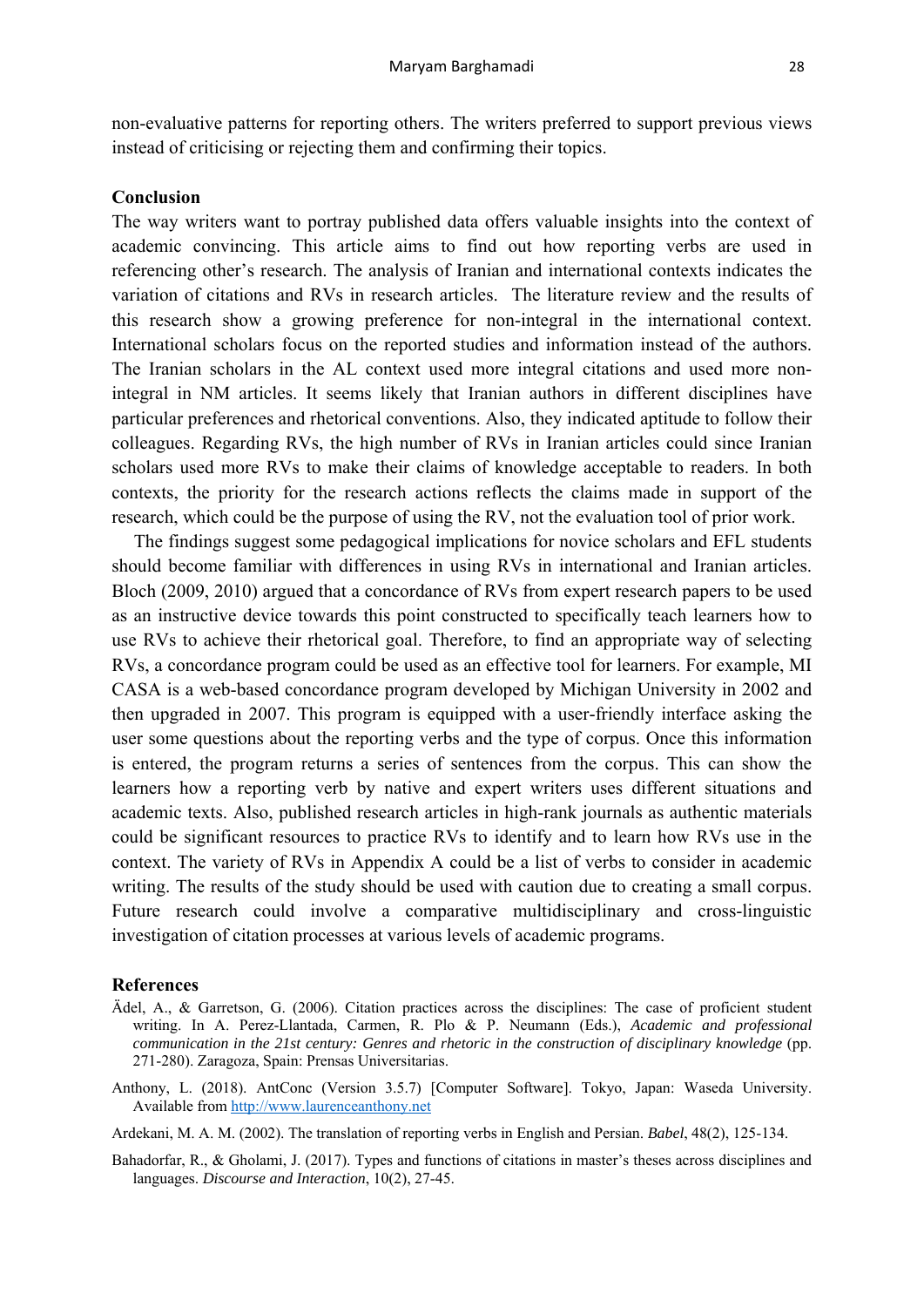- Bloch, J. (2009). The design of an online concordancing program for teaching about reporting verbs*. Language Learning & Technology*, 13(1), 59-78.
- Bloch, J. (2010). A concordance-based study of the use of reporting verbs as rhetorical devices in academic papers. *Journal of Writing Research*, 2(2), 219-244.
- Charles, M. (2006). Phraseological patterns in reporting clauses used in citation: A corpus-based study of theses in two disciplines. *English for Specific Purposes,*25(3), 310-331. doi: 10.1016/j.esp.2005.05.003.
- Coffin, C. J. (2009). Incorporating and evaluating voices in a film studies thesis. *Writing & Pedagogy,* 1(2), 163-193.
- Davidse, K., & Vandelanotte, L. (2011). Tense use in direct and indirect speech in English. *Journal of Pragmatics*, 43(1), 236-250.
- Dontcheva-Navratilova, O. (2015). Cross-cultural variation in citation practices: A comparative analysis of citations in Czech English-medium and international English-medium linguistics journals. *English as a scientific and research language: Debates and discourses. English in Europe*, 2, 185-205.
- Dontcheva-Navratilova, O. (2016). Rhetorical functions of citations in linguistics research articles: a contrastive (English-Czech) study. *Discourse and Interaction*, 9(2), 51-74.
- Farnia, M., Zohreh, B., & Saeedi, M. (2018). Comparative citation analysis of applied linguistics research articles' introduction sections. *Brno studies in English*, 44(1).
- Fazel, E., & Shi, L. (2015). Citation behaviours of graduate students in grant proposal writing. *Journal of English for Academic Purposes*, 20, 203-214.
- Fløttum, K., Dahl, T., & Kinn, T. (2006). *Academic voices: Across languages and disciplines*. Amsterdam: Benjamins.
- Goodarzi, R., & Gholami, J. (2017). Types and Functions of Citations in Native vs. Non-native Written Medical Research Articles. *The Journal of Urmia University of Medical Sciences*, *28*(4), 54-63.
- Harwood, N. (2009). An interview-based study of the functions of citations in academic writing across two disciplines. *Journal of Pragmatics*, 41(3), 497-518.
- Hewings, A., Lillis, T., & Vladimirou, D. (2010). Who's citing whose writings? A corpus based study of citations as interpersonal resource in English medium national and English medium international journals. *Journal of English for Academic purposes*, 9(2), 102-115.
- Hu, G., & Wang, G. (2014). Disciplinary and ethnolinguistic influences on citation in research articles. *Journal of English for Academic Purposes*, 14, 14-28.
- Hyland, K. (1996). Writing without conviction? Hedging in science research articles. *Applied linguistics,* 17(4), 433-454.
- Hyland, K. (1999). Academic attribution: Citation and the construction of disciplinary knowledge. Applied Linguistics, 20(3), 341-367. doi: 10.1093/applin/20.3.341.
- Hyland, K. (2000*). Disciplinary discourses. Social interactions in academic writing*. Harlow: Longman.
- Hyland, K. (2002). Activity and evaluation: Reporting practices in academic writing. In J. Flowerdew (Ed.), *Academic discourse* (pp.115-130). Harlow, England: Longman.
- Hyland, K. (2008). Make your academic writing assertive and certain. In J. Reid (Ed.), *Writing Myths*: *Applying second language research to classroom writing* (pp.70-89). Ann Arbor: University of Michigan Press.
- Hyland, K. (2009). Writing in the disciplines: Research evidence for specificity. *Taiwan International ESP Journal*, 1(1), 5-22.
- Hyland, K., & Jiang, F. (2017). Points of reference: Changing patterns of academic citation. *Applied Linguistics*, 40(1), 64-85.
- Jafarigohar, M., & Mohammadkhani, A. (2015). Reporting verbs in Applied Linguistics research articles by native and nonnative writers. *Theory and Practice in Language Studies*, 5(12), 2490-2496.
- Jalilifar, A., & Dabbi, R. (2012). Citation in applied linguistics: Analysis of introduction sections of Iranian master's theses. *Linguistik Online,* 57(7), 91-104.doi: 10.13092/lo.57.252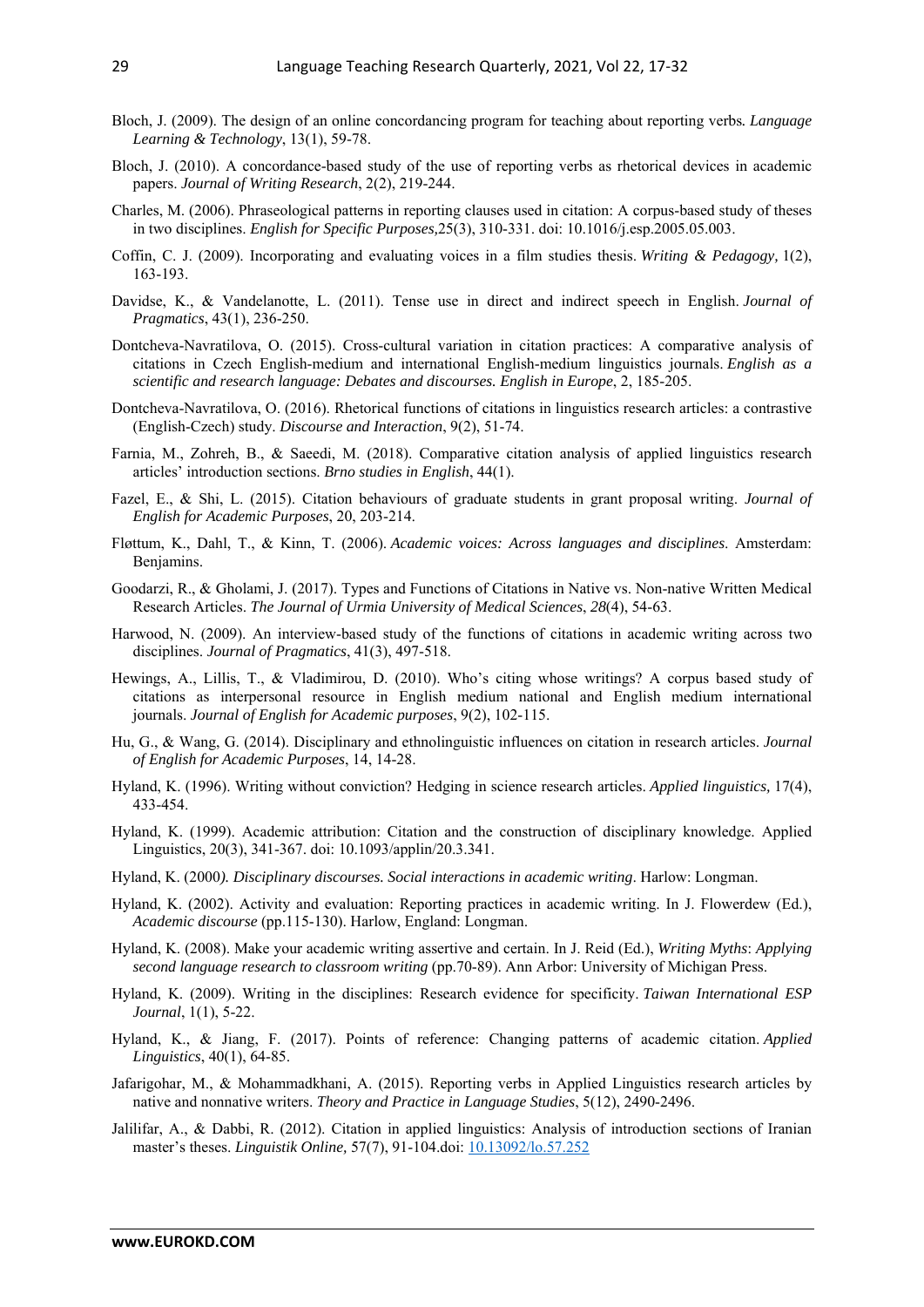- Jaroongkhongdach, W. (2015). Idea sharing: reporting verbs in research writing: lessons from experts. *Journal of Language Teaching and Learning in Thailand*, 50,143-154.
- Jirapanakorn, N. (2012). How doctors report: A corpus-based contrastive analysis of reporting verbs in research article introductions published in international and Thai medical journals. *The Bangkok Medical Journal,* 4, 39-46.
- Kamyabi, A., Ghonsooly, B. & Mahdavi, E. (2014). A contrastive study of rhetorical functions of citation in Iranian and international ELT Scopus journals. *Linguistics and Literature Studies*, 2(6), 155-165.
- Lang, H. L. (2004). *The use of reporting verbs in the literature reviews of Taiwanese postgraduate students* (Unpublished Doctoral Dissertation). The University of Manchester.
- Luzon, M. J. (2015). An analysis of the citation practices of undergraduate Spanish students. *Journal of Academic Writing*, 5(1), 52-64.
- Luzón, M. J. (2018). Variation in academic writing practices: The case of reporting verbs in English medium research articles. *Ibérica: Revista de la Asociación Europea de Lenguas para Fines Específicos (AELFE)*, 36, 171-194.
- Manan, N. A., & Noor, N. M. (2014). Analysis of Reporting Verbs in Master's Theses. *Procedia-Social and Behavioural Sciences,* 134,140-145. doi: 10.1016/j.sbspro.2014.04.232.
- Mansourizadeh, K., & Ahmad, U. K. (2011). Citation practices among nonnative and novice scientific writers. *Journal of English for AcademicPurposes,*10(3), 152–161.
- Marti, L., Yilmaz, S., & Bayyurt, Y. (2019). Reporting research in applied linguistics: The role of nativeness and expertise. *Journal of English for Academic Purposes*, 40, 98-114.
- Monreal, C. S., & Salom, L. G. (2011). A cross-language study on citation practice in PhD theses. *International Journal of English Studies*, 11(2), 53-75.
- Mur Duenas, P. (2009). Citation in business management research articles: a contrastive (English- Spanish) corpus-based analysis. *Cross-linguistic and cross-cultural perspectives on academic discourse* (pp 49-60). Amsterdam, Netherlands: John Benjamins.
- Myers, G. (1990). *Writing Biology: Texts and the social construction of scientific knowledge.* Madison: University of Wisconsin Press.
- Nguyen, L. T. T. & Pramoolsook, I. (2016). Citation Practice in the Whole TESOL Master's Theses by Vietnamese postgraduates*. The Southeast Asian Journal of English Language Studies, 22*(3), 79-92.
- Nguyen, T. T. L. (2014). *Move-step structures and citation practice in English TESOL master's theses by Vietnamese students* (Unpublished Doctoral dissertation). Suranaree University of Technology, Thailand, Nakhon Ratchasima.
- Nwogu, K. N. (1997). The medical research paper: Structure and functions. *English for specific purposes,* 16(2), 119-138.
- Pecorari, D. (2008). *Academic writing and plagiarism: A linguistic analysis*. London: Continuum.
- Pickard, V. (1995). Citing previous writers: What can we say instead of "say"? *Hong Kong Papers in Linguistics and Language Teaching,* 18, 89-102.
- Rowley-Jolivet, E., & Carter-Thomas, S. (2014). Citation practices of expert French writers of English: issues of attribution and stance. In A. Lyda and K. Warchal (Eds.), *Occupying niches: Interculturality, crossculturality and aculturality in academicresearch* (pp.17-34). Springer International Publishing.
- Samraj, B. (2013). Form and function of citations in discussion sections of master's theses and research articles. *Journal of English for Academic Purposes*, 12(4), 299-310.
- Shooshtari, Z. G., & Jalilifar, A. R. (2010). Citation patterns of research article discussions across subdisciplines of applied linguistics. *Journal of Teaching Language Skills*, 2(1), 45-66.
- Shooshtari, Z. G., Jalilifar, A., & Shahri, S. (2017). Ethnolinguistic Influence on Citation in English and Persian Hard and Soft Science Research Articles. *3L: Southeast Asian Journal of English Language Studies*, 23(2).
- Simpson, R. C., Briggs, S. L., Ovens, J., & Swales, J. M. (2002). *The Michigan corpus of academic spoken English.* Ann Arbor: The Regents of the University of Michigan
- Swales, J. (1990). *Genre analysis: English in academic and research settings*. Cambridge University Press.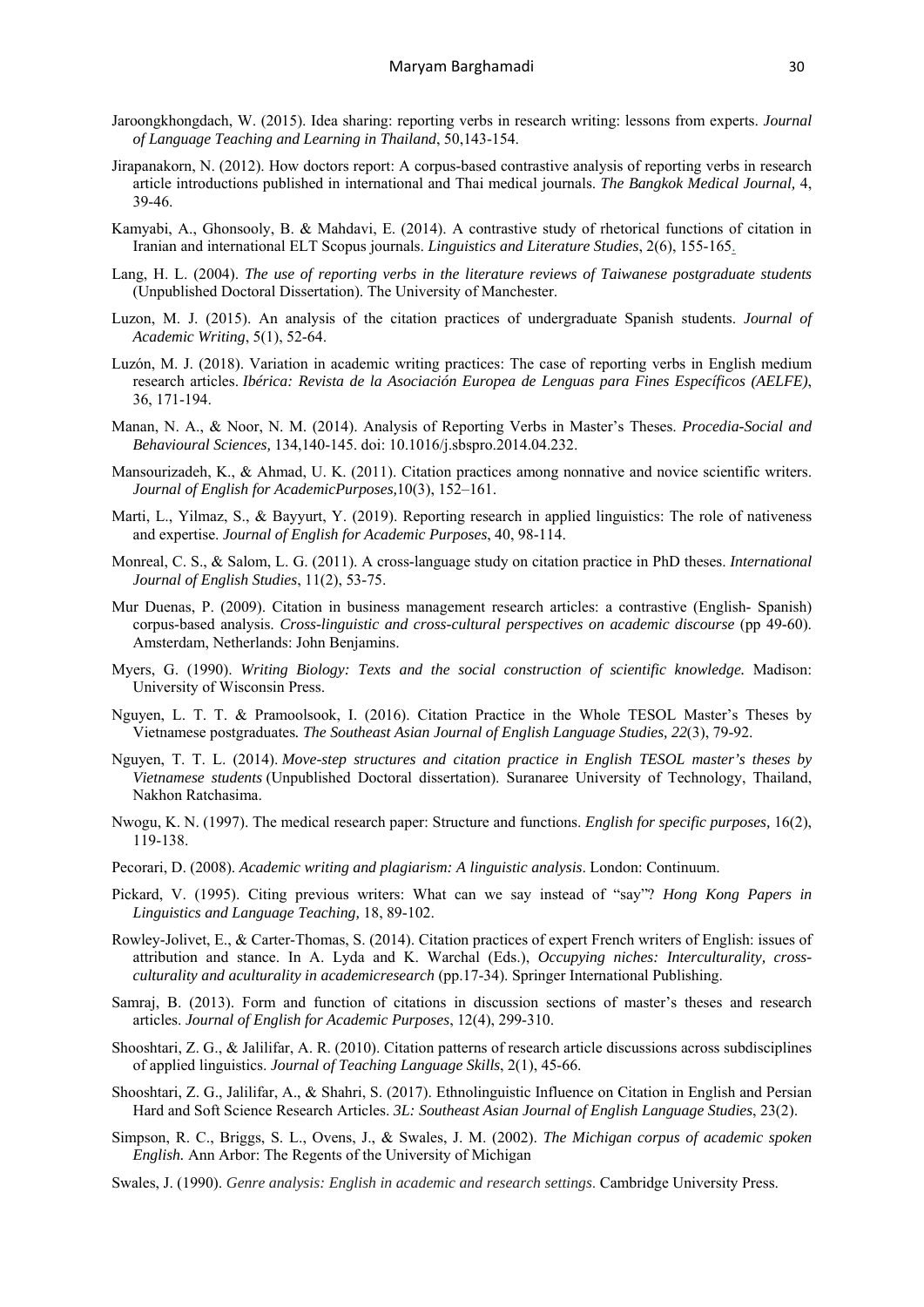Swales, J. M. (1986). Citation analysis and discourse analysis. *Applied Linguistics,* 7(1), 39-56.

- Swales, J. M., Ahmad, U. K., Chang, Y. Y., Chavez, D., Dressen, D. F., & Seymour, R. (1998). Consider this: The role of imperatives in scholarly writing. *Applied linguistics,* 19(1), 97-121.
- Thomas, S., & Hawes, T. P. (1994). Reporting verbs in medical journal articles. *English for specific purposes*, 13(2), 129-148.
- Thompson, G. & Yiyun, Y. (1991). Evaluation in the reporting verbs used in academic papers. *Applied Linguistics,* 12(4), 365-382.
- Thompson, P. (2005). Points of focus and position: Intertextual reference in Ph.D. theses. *Journal of English for Academic Purposes*, 4(4), 307-323. doi: 10.1016/j.jeap.2005.07.006.
- Thompson, P., & Tribble, C. (2001). Looking at citations: Using corpora in English for academic purposes. *Language Learning & Technology,* 5(3), 91-105.
- Uba, S. Y. (2020). Semantic Categories of Reporting Verbs across Four Disciplines in Research Articles. *English Language Teaching*, 13(1), 89-98.
- Un-udom, S., & Un-udom, N. (2020). A Corpus-Based Study on the Use of Reporting Verbs in Applied Linguistics Articles. *English Language Teaching*, *13*(4), 162-169.
- Weissberg, R., & Buker, S. (1990). *Writing up research: Experimental research report writing for students of English.* Englewood Cliffs, NJ: Prentice Hall Regents.
- Yasmin, T., Butt, I. H., & Sarwar, M. N. (2020). A Comparative Analysis of Reporting Verbs in Research Papers authored by Pakistani and Native Writers. *Global Language Review*, 5(1), 57-66. doi:10.31703/glr.2020(V-I).07
- Yeganeh, M. T., & Boghayeri, M. (2015). The frequency and function of reporting verbs in research articles written by native Persian and English speakers. *Procedia-Social and Behavioral Sciences*, 192, 582-586.

# **Acknowledgements**

Not applicable.

### **Funding**

Not applicable. **Ethics Declarations Competing Interests** 

No, there are no conflicting interests.

**Rights and Permissions** 

#### **Open Access**

This article is licensed under a Creative Commons Attribution 4.0 International License, which permits use, sharing, adaptation, distribution and reproduction in any medium or format, as long as you give appropriate credit to the original author(s) and the source, provide a link to the Creative Commons licence, and indicate if changes were made. You may view a copy of Creative Commons Attribution 4.0 International License here: http://creativecommons.org/licenses/by/4.0/.